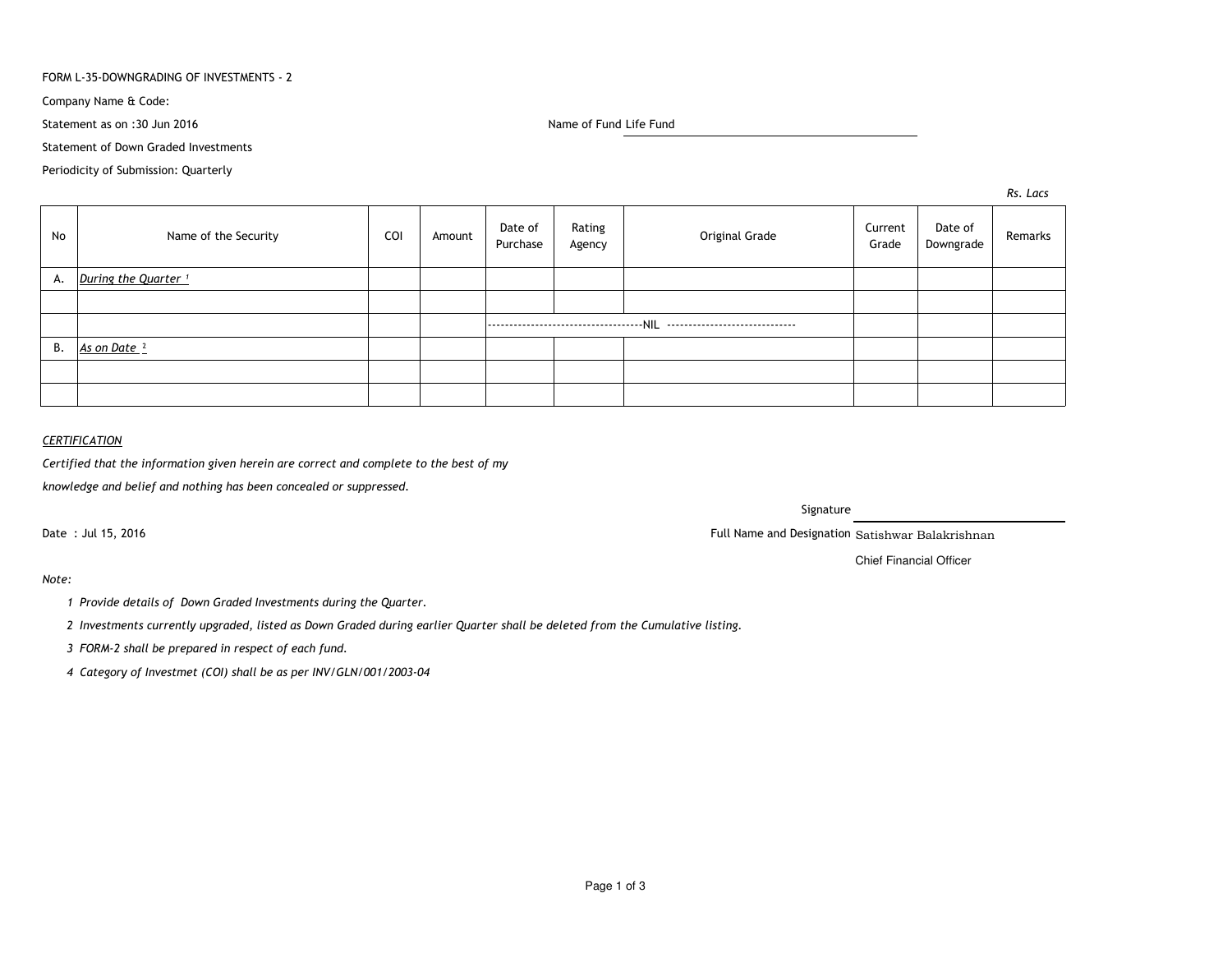### FORM L-35-DOWNGRADING OF INVESTMENTS - 2

Company Name & Code:

Statement as on :30 Jun 2016

Name of Fund Unit Linked Fund

Statement of Down Graded Investments

Periodicity of Submission: Quarterly

*Rs. Lacs*

| No | Name of the Security                            | COI         | Amount   | Date of<br>Purchase | Rating<br>Agency | Original Grade | Current<br>Grade | Date of<br>Downgrade | Remarks |
|----|-------------------------------------------------|-------------|----------|---------------------|------------------|----------------|------------------|----------------------|---------|
| А. | During the Quarter <sup>1</sup>                 |             |          |                     |                  |                |                  |                      |         |
|    |                                                 |             |          |                     |                  |                |                  |                      |         |
|    |                                                 |             |          |                     |                  |                |                  |                      |         |
|    |                                                 |             |          |                     |                  |                |                  |                      |         |
| В. | As on Date <sup>2</sup>                         |             |          |                     |                  |                |                  |                      |         |
|    | 19.55% HINDALCO INDUSTRIES LTD (MD: 25.04.2022) | <b>OLDB</b> | 1,496.58 | 10-Jul-12 CRISIL    |                  | AA             | AA-              | 03-Aug-15 NA         |         |
|    | 29.55% HINDALCO INDUSTRIES LTD (MD: 27.06.2022) | <b>OLDB</b> | 1,269.45 | 04-Oct-12 CRISIL    |                  | <b>AA</b>      | AA-              | 03-Aug-15 NA         |         |
|    | 39.60 HINDALCO INDUSTRIES LTD MD: 02.08.2022    | <b>OLDB</b> | 508.83   | 12-Sep-13 CRISIL    |                  | <b>AA</b>      | AA-              | 03-Aug-15 NA         |         |

### *CERTIFICATION*

*Certified that the information given herein are correct and complete to the best of my*

*knowledge and belief and nothing has been concealed or suppressed.*

Date : Jul 15 ,2016

## Signature

Full Name and Designation Satishwar Balakrishnan

Chief Financial Officer

# *Note:*

- *<sup>1</sup> Provide details of Down Graded Investments during the Quarter.*
- *<sup>2</sup> Investments currently upgraded, listed as Down Graded during earlier Quarter shall be deleted from the Cumulative listing.*
- *<sup>3</sup> FORM-2 shall be prepared in respect of each fund.*
- *<sup>4</sup> Category of Investmet (COI) shall be as per INV/GLN/001/2003-04*